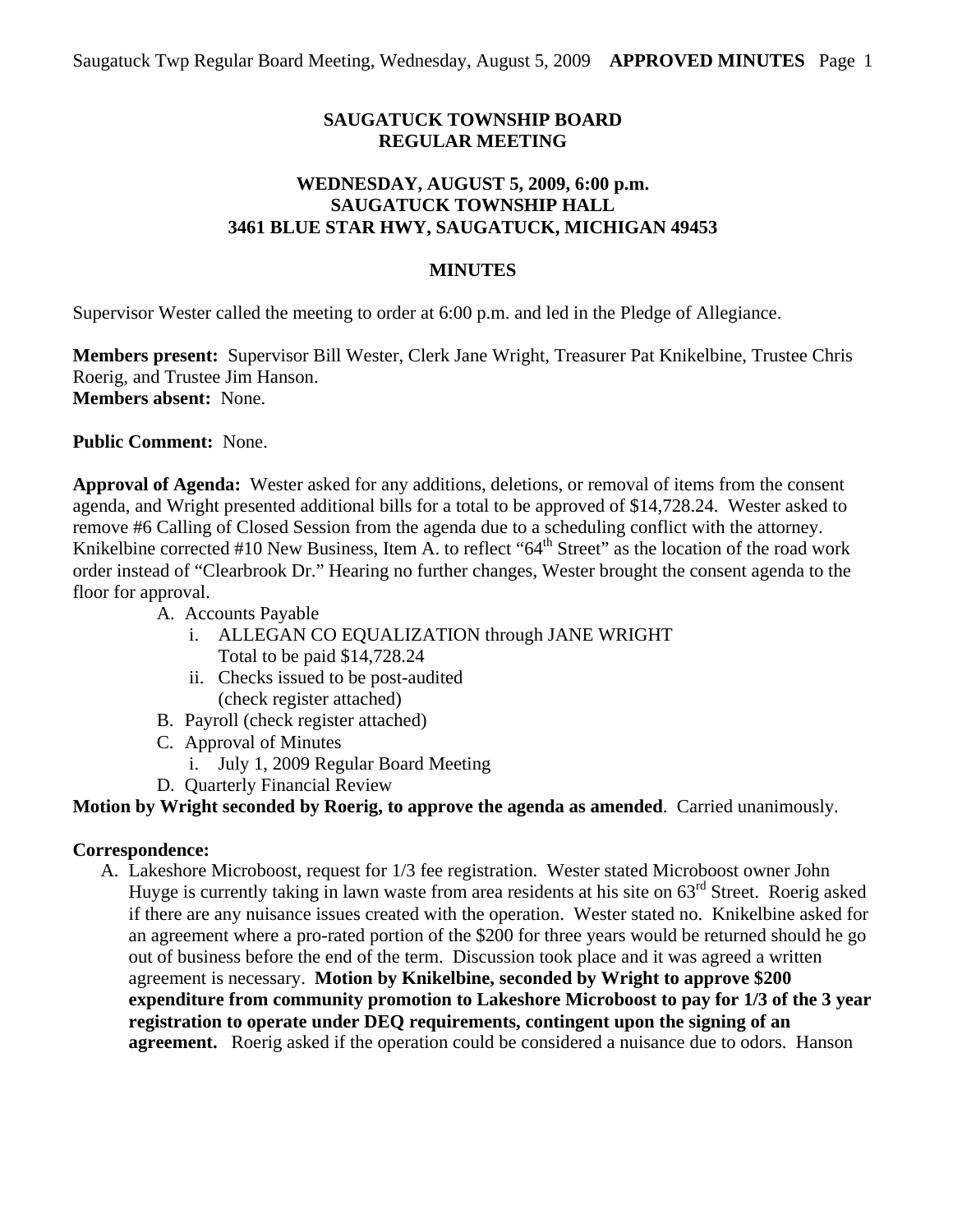stated if he violates the nuisance ordinance that would be addressed independently of the DEQ permit. Hanson added the idea of Microboost is to break down the waste efficiently without odor, and we don't have ordinances controlling this business specifically. Wright stated Huyge has been in the office discussing the business with Zoning Administrator Al Ellingsen and the use was approved administratively. Motion to approve the expenditure carried unanimously.

### **Unfinished Business:** None.

### **New Business:**

- A. Road Work Order, 64<sup>th</sup> Street Culvert. Roerig stated there are two culvert projects, this one on 64<sup>th</sup> Street and another on Clearbrook Drive. He added the Clearbrook Drive culvert requires DEQ approval so it will come later but recommended approving this work order now. **Motion by Roerig, seconded by Wright to authorize the Supervisor and Clerk to execute the road work**  order for culvert repairs on 64<sup>th</sup> Street. Motion carried unanimously.
- B. City of Village of Douglas, Division of Assets Payment. Wright stated the division of assets agreement with Douglas includes an annual payment of \$15,000 and we have received the 2009 invoice. She added the agreement includes a paragraph relating to the cemetery agreement which states Douglas agrees to negotiate in good faith with the Township to enter into an agreement regarding the equitable sharing of costs for the operation and maintenance of the cemeteries. Roerig verified the division of assets agreement was signed over two years ago and questioned if the lack of progress on a cemetery agreement in that length of time equated to good faith negotiations. Board discussion took place and Wright verified Douglas failed to pay the 2008 sharing of costs due to the lack of an agreement. Knikelbine reported Manager Quade is scheduled to meet with the Douglas Manager next Tuesday and hopes to get an agreement at that time. Board agreed the right thing for Douglas to do is to enter into the same agreement that the City of Saugatuck signed and share in the costs to maintain the graves of their ancestors. Board was hopeful the meeting between Managers would be productive and agreed not to hold the division of assets payment due to the lack of a cemetery agreement. **Motion by Knikelbine, seconded by Wester to approve the 2009 division of assets payment of \$15,000 to the City of the Village of Douglas.** Wester stated he hoped the City of Douglas would be proactive and enter into the cemetery agreement. Motion carried unanimously.

# **Committee Reports:**

- A. Planning Commission. Hanson reported on the Whispering Waters development and the possible requirement of bonds for the community septic system. He added the other issue the commission is working on is a wind energy ordinance. Hanson then reported the election of officers took place with Larry Edris accepting the chair, Bill Rowe vice-chair, and Sandra Rausch secretary.
- B. Road Commission. Roerig reported he will be attending a Douglas Lakeshore Association meeting to update them on discussions with South Lakeshore Drive residents in regard to emergency response access to south of the washout. Roerig suggested assisting the residents to fund the access by setting up a special assessment district.
- C. Interurban. Knikelbine reported ridership for June was down from last year and the winter tax millage was approved at 0.4861 mills. She added the ridership for Venetian Day was huge at over 3,000 passengers in one day.